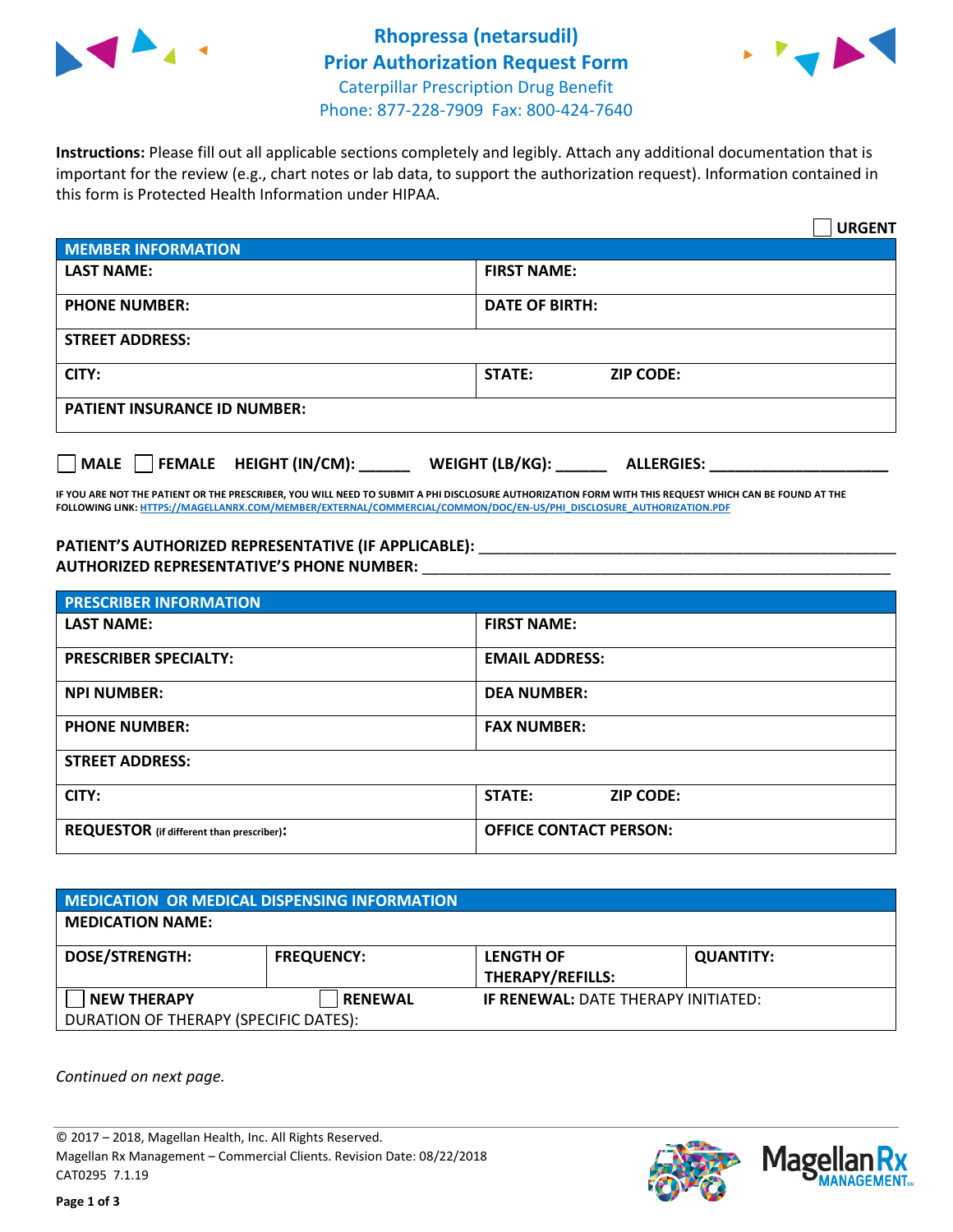



| <b>MEDICATION/THERAPY (SPECIFY</b><br>DRUG NAME AND DOSAGE):<br><b>2. LIST DIAGNOSES:</b><br>□ Glaucoma                                                                                                                                                                                                 | 1. HAS THE PATIENT TRIED ANY OTHER MEDICATIONS FOR THIS CONDITION?<br><b>DURATION OF THERAPY (SPECIFY</b><br>DATES):                        | YES (if yes, complete below)<br><b>NO</b><br><b>RESPONSE/REASON FOR</b><br><b>FAILURE/ALLERGY:</b><br><b>ICD-10:</b> |  |  |  |
|---------------------------------------------------------------------------------------------------------------------------------------------------------------------------------------------------------------------------------------------------------------------------------------------------------|---------------------------------------------------------------------------------------------------------------------------------------------|----------------------------------------------------------------------------------------------------------------------|--|--|--|
|                                                                                                                                                                                                                                                                                                         |                                                                                                                                             |                                                                                                                      |  |  |  |
|                                                                                                                                                                                                                                                                                                         |                                                                                                                                             |                                                                                                                      |  |  |  |
|                                                                                                                                                                                                                                                                                                         |                                                                                                                                             |                                                                                                                      |  |  |  |
|                                                                                                                                                                                                                                                                                                         |                                                                                                                                             |                                                                                                                      |  |  |  |
|                                                                                                                                                                                                                                                                                                         |                                                                                                                                             |                                                                                                                      |  |  |  |
|                                                                                                                                                                                                                                                                                                         |                                                                                                                                             |                                                                                                                      |  |  |  |
| □ Other diagnosis: _______________________ICD-10________________________________                                                                                                                                                                                                                        |                                                                                                                                             |                                                                                                                      |  |  |  |
|                                                                                                                                                                                                                                                                                                         |                                                                                                                                             |                                                                                                                      |  |  |  |
| 3. REQUIRED CLINICAL INFORMATION: PLEASE PROVIDE ALL RELEVANT CLINICAL INFORMATION TO SUPPORT A<br>PRIOR AUTHORIZATION.                                                                                                                                                                                 |                                                                                                                                             |                                                                                                                      |  |  |  |
| <b>Clinical Information:</b>                                                                                                                                                                                                                                                                            |                                                                                                                                             |                                                                                                                      |  |  |  |
|                                                                                                                                                                                                                                                                                                         | Has the patient had a trial of latanoprost ? $\Box$ Yes $\Box$ No (Please provide dates of service.)                                        |                                                                                                                      |  |  |  |
| Has the patient had a trial of bimatoprost? $\Box$ Yes $\Box$ No (Please provide dates of service.)                                                                                                                                                                                                     |                                                                                                                                             |                                                                                                                      |  |  |  |
|                                                                                                                                                                                                                                                                                                         |                                                                                                                                             |                                                                                                                      |  |  |  |
|                                                                                                                                                                                                                                                                                                         | Is the patient going to be using Rhopressa in combination with latanoprost? $\square$ Yes $\square$ No                                      |                                                                                                                      |  |  |  |
|                                                                                                                                                                                                                                                                                                         | Is the patient going to be using Rhopressa in combination with bimatoprost? $\square$ Yes $\square$ No                                      |                                                                                                                      |  |  |  |
|                                                                                                                                                                                                                                                                                                         |                                                                                                                                             |                                                                                                                      |  |  |  |
| Does the patient have a chronic disease of the cornea such as ocular pemphigoid? □ Yes □ No (Please provide<br>documentation.)                                                                                                                                                                          |                                                                                                                                             |                                                                                                                      |  |  |  |
|                                                                                                                                                                                                                                                                                                         | Is the patient blind in one eye and stable on Rhopressa(netarsudil)? $\Box$ Yes $\Box$ No (Please provide documentation.)                   |                                                                                                                      |  |  |  |
|                                                                                                                                                                                                                                                                                                         | Are there any other comments, diagnoses, symptoms, medications tried or failed, and/or any other information the                            |                                                                                                                      |  |  |  |
| physician feels is important to this review?                                                                                                                                                                                                                                                            |                                                                                                                                             |                                                                                                                      |  |  |  |
|                                                                                                                                                                                                                                                                                                         |                                                                                                                                             |                                                                                                                      |  |  |  |
|                                                                                                                                                                                                                                                                                                         |                                                                                                                                             |                                                                                                                      |  |  |  |
| information is received.                                                                                                                                                                                                                                                                                | *Please note: Not all drugs/diagnoses are covered on all plans. This request may be denied unless all required                              |                                                                                                                      |  |  |  |
|                                                                                                                                                                                                                                                                                                         | ATTESTATION: I attest the information provided is true and accurate to the best of my knowledge. I understand that                          |                                                                                                                      |  |  |  |
|                                                                                                                                                                                                                                                                                                         | the Health Plan, insurer, Medical Group or its designees may perform a routine audit and request the medical                                |                                                                                                                      |  |  |  |
|                                                                                                                                                                                                                                                                                                         | information necessary to verify the accuracy of the information reported on this form.                                                      |                                                                                                                      |  |  |  |
|                                                                                                                                                                                                                                                                                                         |                                                                                                                                             |                                                                                                                      |  |  |  |
|                                                                                                                                                                                                                                                                                                         | CONFIDENTIALITY NOTICE: The documents accompanying this transmission contain confidential health information that is legally privileged. If |                                                                                                                      |  |  |  |
| you are not the intended recipient, you are hereby notified that any disclosure, copying, distribution, or action taken in reliance on the contents<br>of these documents is strictly prohibited. If you have received this information in error, please notify the sender immediately (via return FAX) |                                                                                                                                             |                                                                                                                      |  |  |  |
|                                                                                                                                                                                                                                                                                                         | and arrange for the return or destruction of these documents.                                                                               |                                                                                                                      |  |  |  |
|                                                                                                                                                                                                                                                                                                         |                                                                                                                                             |                                                                                                                      |  |  |  |